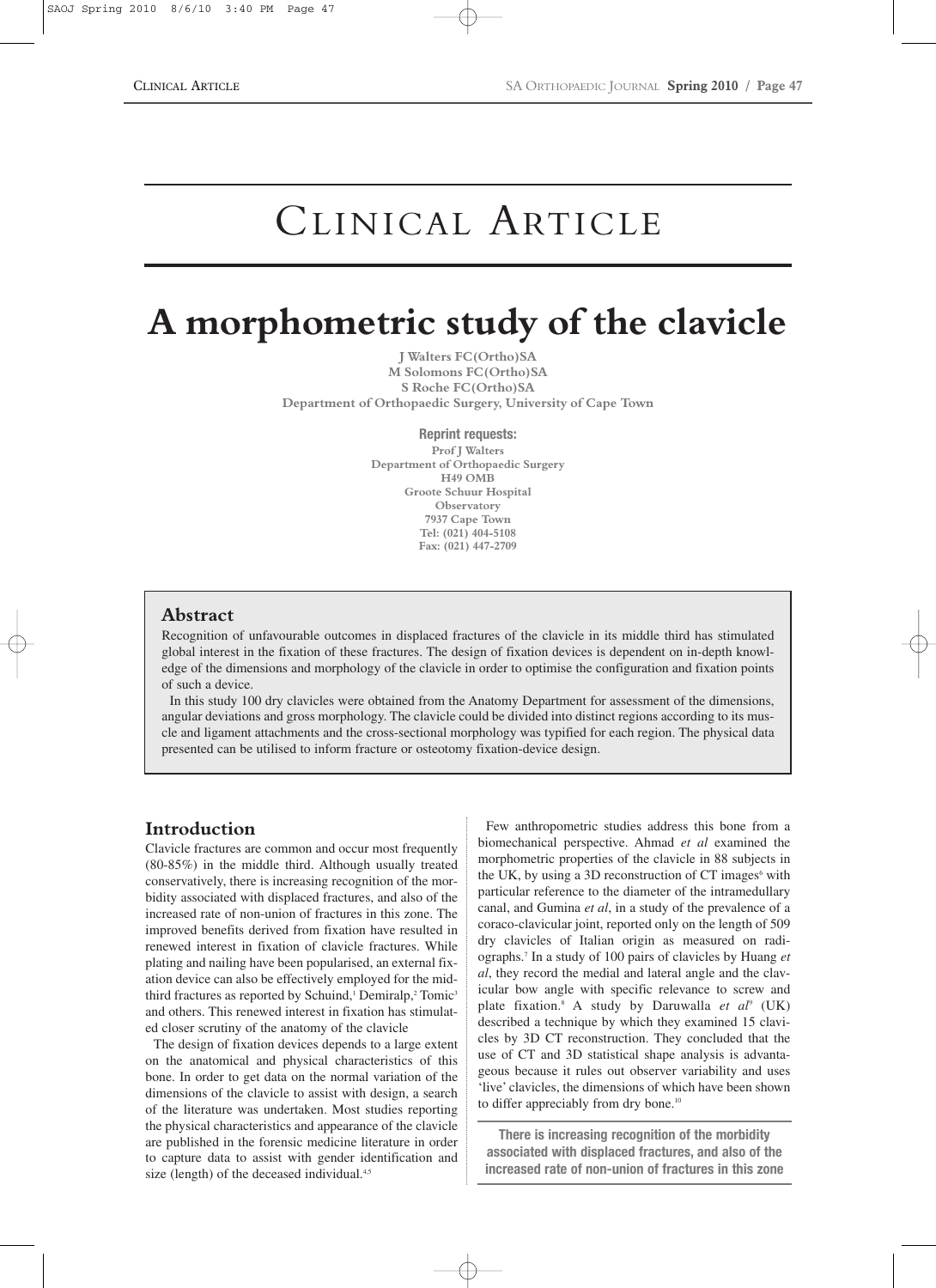To date, no published study on the morphology and dimensions has been adequate enough to permit the calculation of the forces that are transmitted through the clavicle during activity. To obtain the precise data that we required to investigate the range in size and morphological features of the human clavicle we undertook a survey of dry cadaver clavicles which had been sourced from the Anatomy Department.

Due to cost constraints we were not able to gain access to radiographic images for the morphological and dimensional assessment.

The purpose for undertaking this study was to obtain baseline data on length, cross-sectional morphology, medial and lateral angles and the clavicular bow in the transverse plane. Such information can be used for the theoretical calculation of the forces and stresses that are transmitted through the clavicle during low grade activity, such as elevating or abducting the arm, and to assist with the design of clavicle fracture fixation devices so that they are able to withstand the applied forces.

# **Materials and methods**

One hundred clavicles collected between 1987 and 1994 were obtained from the Anatomy Department for analysis. Forty-five were left-sided and 55 right-sided. Age, race and gender differentiation were unknown.

Initial scrutiny revealed that the clavicle could be divided into five distinct zones as determined by the surface markings of its muscle and ligament attachments (as demonstrated in *Figure 1*) and the cross-sectional morphology. The reason for considering these landmarks was based on the theoretical assumption that fixation points on the clavicle for a fixation device would be best achieved in such a way that the muscles or ligaments would not be affected adversely by the fixation device.



#### **Figure 1.**

The superior (top) and inferior surfaces of the clavicle showing muscle and ligament attachments. SCM: sternocleidomastoid ligament; PM: pectoralis major muscle; D: deltoid; T: trapezius; SC: subclavius muscle; CL: conoid ligament; TL: trapezoid ligament



#### **Figure 2.**

This diagram indicates the upper surface of the left clavicle. Transition points (A to F) were determined mainly by muscle or ligament attachments. For example,  $A/B = dis$ tance to lateral aspect of sternoclavicular ligament and sternocleidomastoid muscle attachments; point  $D =$ medial extent of deltoid ligament insertion.

The zones (I to VI) are the areas between the points, and their cross-sectional profiles were determined at the midpoint of each zone.

The clavicle was divided at the following sites as shown in *Figure 2*:

- Point A and F represent the medial and lateral ends of the clavicle.
- Point B which represents the lateral most extent of the insertion of the sternocleidomastoid muscle superiorly, and sternoclavicular ligament inferiorly; A/B represents zone I and B/C represents zone II.
- **Point C** is the junction of the medial and middle thirds of the clavicle, so that A/C represents the medial third.
- **Point D** is the junction of the middle and lateral thirds of the clavicle so that C/D represents the middle third of the clavicle. Inferiorly subclavius attaches roughly between points C/D which represents zone III.
- Point E is the midpoint of the outer third where a significant change of cross-sectional profile occurs between zones IV and V.
- D/F represents the outer third of the clavicle; D/E represents zone IV, and E/F is zone V.

The following measurements were made:

#### **1. Dimensions**

Using Vernier callipers, the overall length of the clavicle and length of each zone were measured. The cross-sectional dimensions at the designated sites were measured perpendicular to the bone in the midsection of each zone.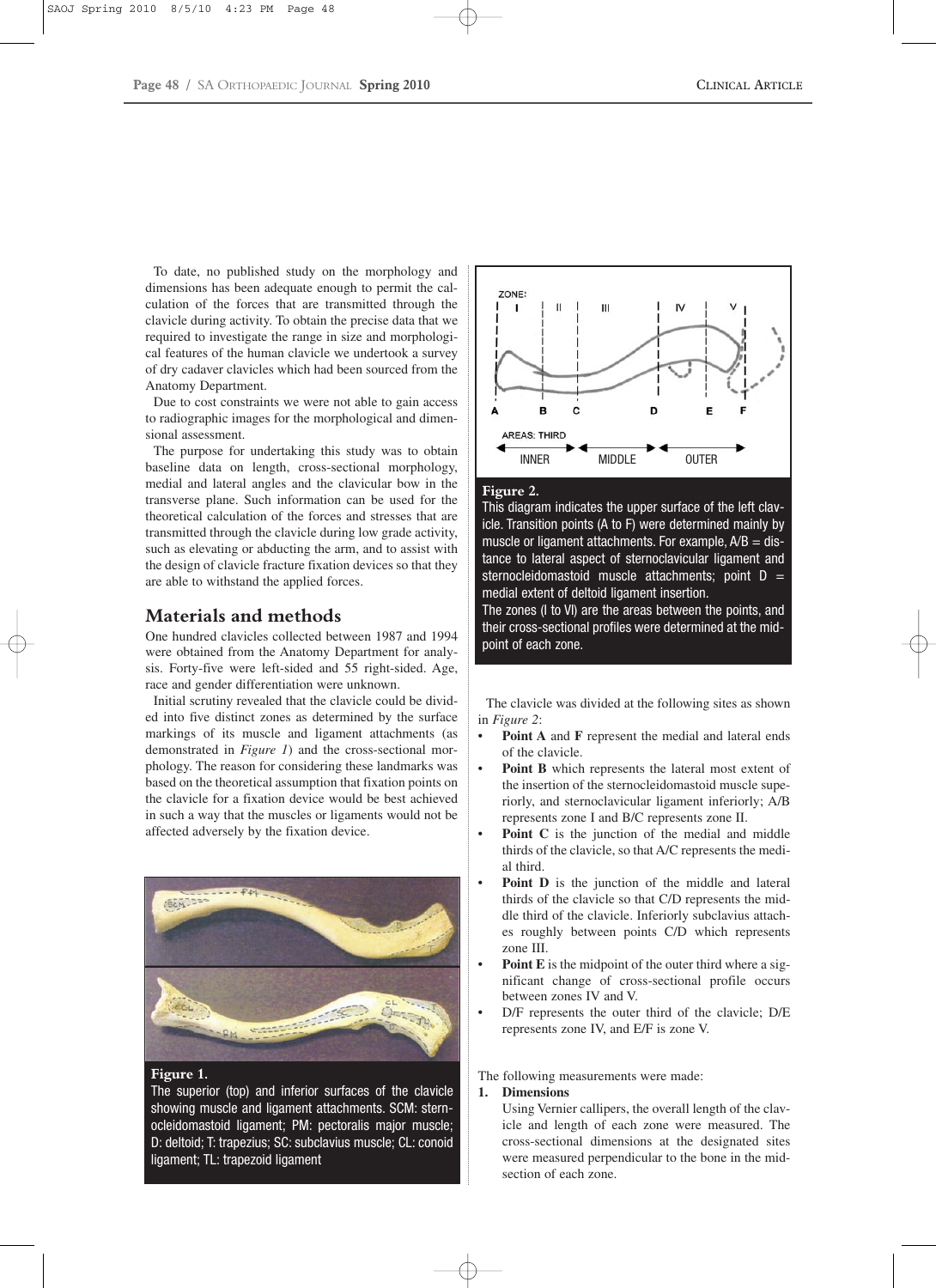#### **2. Cross-sectional morphology**

The cross-sectional morphology for each zone was assessed by visual inspection and was typified as recorded in *Figure 3*. These findings represent an 'impression' rather than an absolute or accurate rendition of the bone.

# **3. Angles**

The angle of deviation between the sternoclavicular end and the shaft (SC/S∞), and the angle between the acromio-clavicular end and the shaft (AC/S∞) were captured by digital photographs and measurement by protractor (*Figure 3*).

The clavicular bow as measured in the transverse plane was measured directly from the clavicles with a protractor (*Figure 4*).



#### **Figure 3.**

The superior surface of the clavicle showing the medial sternoclavicular angle (left) and the lateral acromioclavicular angle (right)



An AP view of the clavicle demonstrating the superior bow

# **Results**

The results were recorded on a spreadsheet for ease of analysis. Minimum and maximum values for length and the cross-sectional dimensions are shown in *Table I*.

There were 44 left and 56 right clavicles. Age and gender were not known.

#### **Length of clavicle**

The mean length of the clavicles assessed was 150.1 mm with a range of 121.0–183.0 mm. The right was 151.6 mm (129 mm–174 mm) and the left side was 148.2 mm (121 mm–183 mm).

#### **Length of each zone**

The values for each 'third'of the clavicle was determined by simple mathematical division of the overall length into 3 and is recorded in *Table I*.

#### **Morphology**

#### **Cross-sectional profile**

The sternal portion of the clavicle varied from a circular to quadrangular or prismatic profile in cross-section. Zones I and II were found to have predominantly tubular, either faceted or ovoid. Only in two instances was the AP dimension appreciably less than the superior/inferior dimension. Zone III, the central third, tended to have a circular to ovoid profile becoming more flattened at its lateral extent. Zones IV and V, the acromial portion or outer third, became flattened with the narrower dimension being supero-inferior. *Figure 5* illustrates the different profiles encountered, and graphically orientates the dimensions superiorly and inferiorly. *Table II* illustrates the prevalence for each profile type in the five zones.

The measurements of the minimum and maximum crosssectional dimensions of its narrowest and widest parts for each zone are recorded in *Table III*. The narrowest measurement was 6.8 mm and the widest 33 mm.

#### **Clavicle angles**

**Medial and lateral axis deviations**

The angle of deviation between the sternoclavicular end and the shaft (SC/S), and the angle between the outer acromial clavicular end and the shaft (AC/S) were measured and recorded in *Table IV*. The SC/S angle was 25.2º with an SD of 7.3º and the AC/S angle was 38.6º with an SD of 9.8º.

#### **Clavicular bow**

The clavicle was found to have an angulation directed superiorly in all but one case. The bow angle mean value was  $13.5^{\circ}$ , (0° to 29°) and a SD of 8.5°. A comparison with the measurements of Huang *et al* are shown in *Table V.*

#### **Table I.**

Measurements of 100 clavicles reflecting the minimum and maximum dimensions and the overall length average. The dimensions of the 'thirds' was calculated by simple division of each dimension into three equal parts (i.e. A/F divided by 3). Measurements are in mm.

| Length                  | <b>Min</b>  | Max  | Average |  |
|-------------------------|-------------|------|---------|--|
| Overall clavicle length | 101<br>41.U | 83.0 | 150.    |  |
| Dimensions of thirds    | 40.3        | 61.0 | 50.0    |  |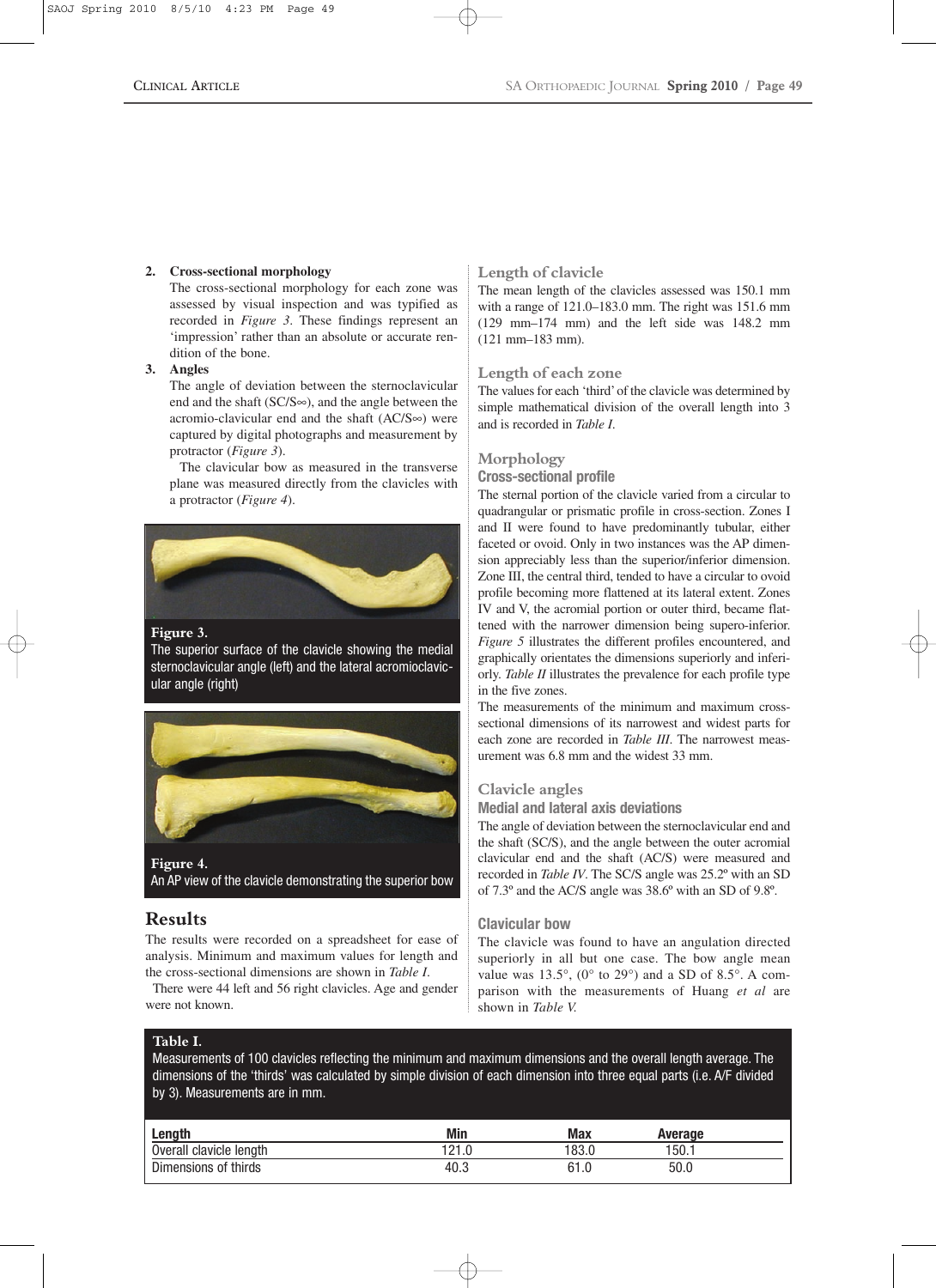|           | <b>Profile 1</b>                                        |  |
|-----------|---------------------------------------------------------|--|
|           | Mostly rectangular with facets in trans-                |  |
|           | verse and longitudinal planes                           |  |
|           | <b>Profile 2</b>                                        |  |
|           | Oval with long axis in longitudinal plane               |  |
|           | <b>Profile 3</b>                                        |  |
|           | Mostly circular                                         |  |
|           | Profile 4                                               |  |
|           | Mostly triangular with flat surface supe-               |  |
|           | riorly and long axis in longitudinal plane              |  |
| Profile 5 |                                                         |  |
|           | Mostly rectangular with facets in trans-                |  |
|           | verse and longitudinal planes                           |  |
|           | Profile 6                                               |  |
|           | Oval with long axis in transverse plane                 |  |
|           | <b>Profile 7</b>                                        |  |
|           | Mostly triangular with flat surface supe-               |  |
|           | riorly and short in longitudinal plane                  |  |
|           | <b>Profile 8</b>                                        |  |
|           | Flattened with widest dimension in                      |  |
|           | transverse plane                                        |  |
| Figure 5. |                                                         |  |
|           | Variatione of cross-sectional profiles of 100 clavicles |  |

Variations of cross-sectional profiles of 100 clavicles. The top of each profile represents the superior aspect and the bottom the inferior aspect of the clavicle.

# **Table II.**

The occurrence of the cross-sectional profile types of the clavicle in the five zones as illustrated in *Figure 2.*

| <b>Profile type</b> | Zone I | Zone II | Zone III Zone IV Zone V |  |
|---------------------|--------|---------|-------------------------|--|
|                     |        | 13      |                         |  |
|                     |        | 20      |                         |  |
|                     | 25     |         |                         |  |
|                     |        | 50      | ıч                      |  |
|                     |        |         |                         |  |
|                     |        |         | 18                      |  |
|                     |        |         |                         |  |
|                     |        |         |                         |  |

**A more rational approach when considering implant design is to take into account the soft tissue attachments to the clavicle**

#### **Table III:**

Measurements of 100 clavicles. The minimum and maximum crosssectional dimension at the intervals illustrated in Figure 1 were recorded (measured values are in mm)

| <b>Cross-section dimensions</b> |                  | Min | Max  | <b>Average</b> |
|---------------------------------|------------------|-----|------|----------------|
| I Zone I:                       | <b>Narrowest</b> | 7.9 | 20   | 14             |
|                                 | Widest           | 11  | 33   | 18             |
| Zone II:                        | <b>Narrowest</b> |     | 15   | 10             |
|                                 | Widest           | 10  | 26   | 13.6           |
| Zone III:                       | Narrowest        | 6.8 | 14   | 10             |
|                                 | Widest           | 11  | 22   | 14             |
| Zone IV:                        | <b>Narrowest</b> | 8.2 | 17   | 11             |
|                                 | Widest           | 13  | 27.6 | 19.3           |
| Zone V:                         | <b>Narrowest</b> | 7.6 | 14   | 11             |
|                                 | Widest           | 15  | 31   | 23             |

# **Discussion**

Clavicle fractures are common and occur most frequently (80-85%) in the middle third. Although usually treated conservatively, there is increasing recognition of the morbidity associated with displaced fractures.11,12 The choice of the sites at which the clavicles were measured was determined by the desire to acquire information about those areas where a fixation device, particularly an external fixator could be applied with the least interference of the soft tissues attached to or around the clavicle. The surface markings caused by the attachments of muscles and ligaments were identified as the extent of such structures.

The overall length of the clavicle measured in this study (150.1 mm) by direct dry bone measurement differed from those published by Ahmad *et al* who recorded a mean length of 136.2 mm (range: 112.6–172.0 mm) in a radiographic study, and by Gumina *et al* who recorded a mean of 138 mm ± 12.3 (SD) and Galley *et al* 138.4 (113.8–167.6) in wet cadaver dissections. The results reported by Huang (145.0 mm) in a CT study (USA), that of Daruwalla *et al*  $(144.3 \text{ mm})$  in the 3D CT (UK) and that of Nalla *et al*<sup>13</sup> (143.3 mm) (RSA), also dry bone measurement, were all marginally less than the Cape Town study but reasons for our increased average length are not clear. While gender has been shown to play a role, gender identity of the specimens in our group was not known. This difference may reflect a true difference between different regions in the world, although discrepancies due to the differing methods of measurement cannot be excluded. In all reported series there is wide variation demonstrated in the dimensions, which reflects size variation in the general population.<sup>5</sup>

It can be seen that the traditional practice of dividing the clavicle into 'thirds' does not correspond completely with anatomical parameters. Although such a division is reasonable in a clinical setting for fracture configurations, a more rational approach when considering implant design is to take into account the soft tissue attachments to the clavicle.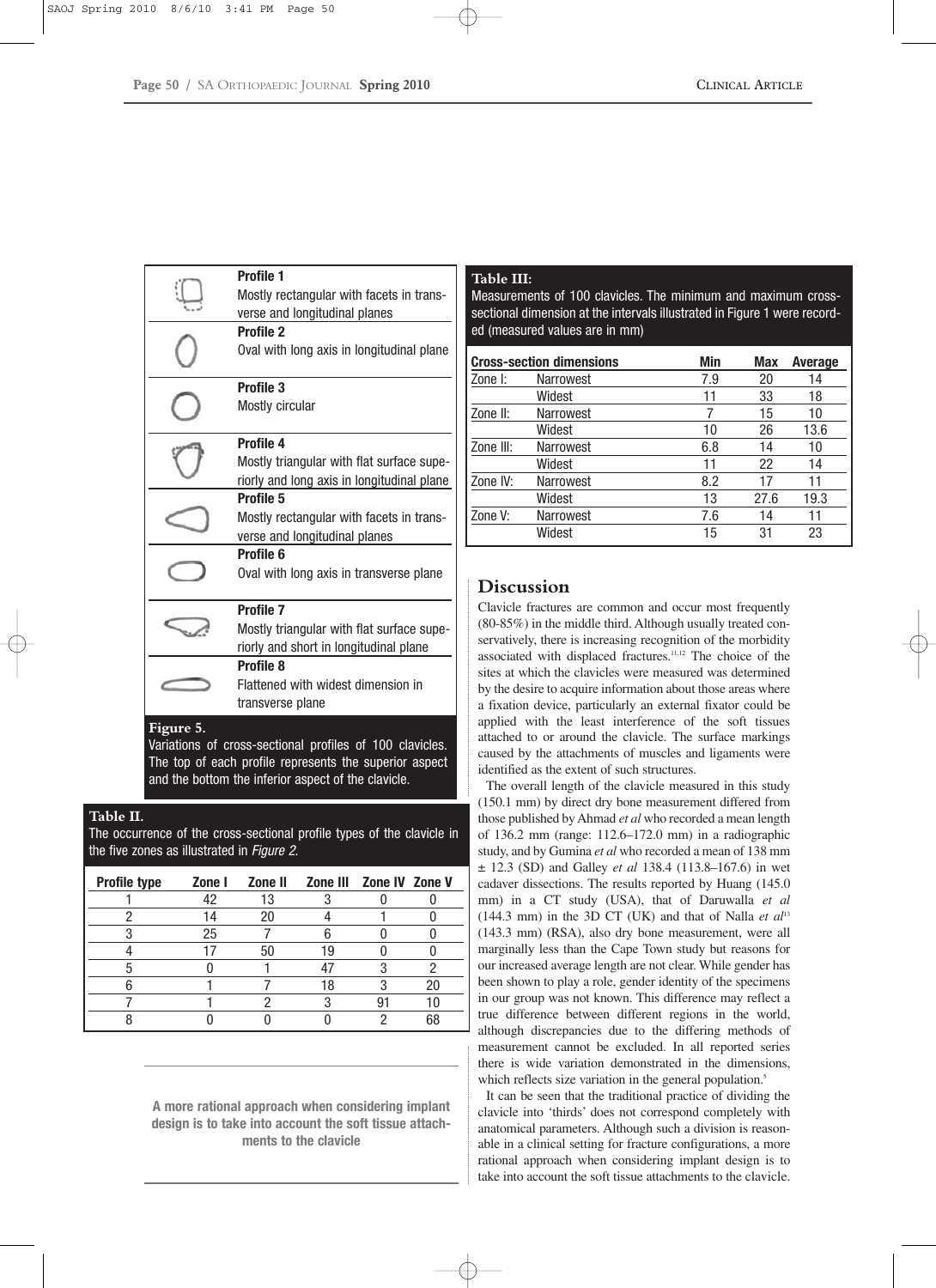#### **Table IV.**

In this study the values for the medial (SC/C) angle and the lateral (AC/C) angle were assessed by measurement of a digital photograph taken perpendicular to the superior surface of the clavicle. The values obtained by Huang *et al* are shown for comparison.

|               |            | SC/C         |                        |     | AC/C       |                        |
|---------------|------------|--------------|------------------------|-----|------------|------------------------|
|               | <b>Min</b> | <b>Max</b>   | Average (SD)           | Min | Max        | Average (SD)           |
| Walters et al | R۰         | $43^{\circ}$ | $25.2^{\circ}$ ± 7.3   | 14º | $58^\circ$ | $38.6^{\circ} \pm 9.8$ |
| Huang et al   |            |              | $36.6^{\circ} \pm 7.4$ |     |            | $51.8^{\circ}$ ± 12.7  |

#### **Table V.**

The maximal bow angle was measured directly from the clavicle using a protractor. The values obtained by Huang *et al* is shown for comparison.

|               | <b>Superior bow</b>            |
|---------------|--------------------------------|
|               | Average                        |
| Walters et al | $13.5^{\circ} \pm 8.5^{\circ}$ |
| Huang et al   | $12^{\circ}$ + 7.4 $^{\circ}$  |

The dimensions of each zone have not been previously recorded and this has been done so here. We believe the zone categorisation used here to be relevant in order to define the ideal area for the attachment and design of a fixation device. Knowledge of the appropriate area for fixation and the length of bone available for application of a fixation device are vital to optimal design of an external fixation device. In this study we found that the average length available for application of a device is 40 to 60 mm, but laterally this may be limited to 40 to 55 mm as defined by zones I and II and zones IV and V respectively.

The cross-sectional profile will also influence the ease or difficulty with which an external fixation device can be securely applied. From the cross-sectional profile it can be seen that zones I and II, the medial end, can be consolidated into one group with the profile being overwhelmingly tubular or somewhat quadrilaterally faceted, lending it to a variety of fixation options and inclinations. At the other end, the lateral end is flattened supero-inferiorly and fixation is more intuitively restricted to perpendicular to the superior/ inferior surfaces. In its mid portion the clavicle undergoes a transition from a faceted surface to a more rounded or ovoid profile which favours anterior and superior placement of a fixation device.

The angular change that occurs across the length of the clavicle in the transverse and coronal planes must be accommodated by the implant used for fracture fixation. For an exoskeletal device sufficient inherent adjustability is required to accommodate the curves and in addition it should have the versatility for application on the right and left sides, if the methods for bone attachment on the medial and lateral sides differ in accordance with the bone morphology.

Although not measured in this study it is of interest to note the cortical thickness variation. In a study by Ahmad *et al* they reported the central third of the clavicle to have the thickest cortex. In this study the mean cortical thickness (mean 3.37 mm) was greatest at a point 60% from the sternal end with the mean thinnest cortex (1.37 and 1.15 mm) found at the extreme sternal and acromial ends of the bone respectively. The reason for not conducting these measurements in our study was that the primary objective was to examine and record the external morphological characteristics, and furthermore the gender and age of the clavicles were not known: both of which influence cortical thickness.<sup>6,9</sup> Caution should be exercised when interpreting measurements from dry bones because change in dimensions may occur during preparation.<sup>10</sup>

The mean angle differences between the medial and lateral ends of the clavicle to the shaft were 25.2° and 35.8° for the medial and lateral angles respectively which differs somewhat from the findings of Huang. It is possible that the technique of measurement may have varied between the two studies because the precise reference points for these measurements are not mentioned in the Huang study. In the study by Huang there was no significant difference between the angles in males or females or between black or white subjects.

The morphometric values obtained from this study can assist in the mathematical calculation or finite element analysis of the stress and forces that are transmitted through the clavicle during various activities, such as lifting the arm, thereby assisting with device design and fixation method for each specific area of the clavicle.

A potential weakness of this study is the sample size of 100 clavicles only that may not represent the full spectrum of variations encountered in the clavicle. This applies in particular to the upper and lower ends of the spectrum.

# **Conclusion**

The practical value of this study has been to provide physical data regarding the dimensions and morphology of the clavicle. There is wide variation in the dimensions and morphology of the clavicles assessed. It can be seen that attachment of a fixation device can be easily achieved to the medial end. The morphology of this region permits application in a variety of orientations and inclinations.